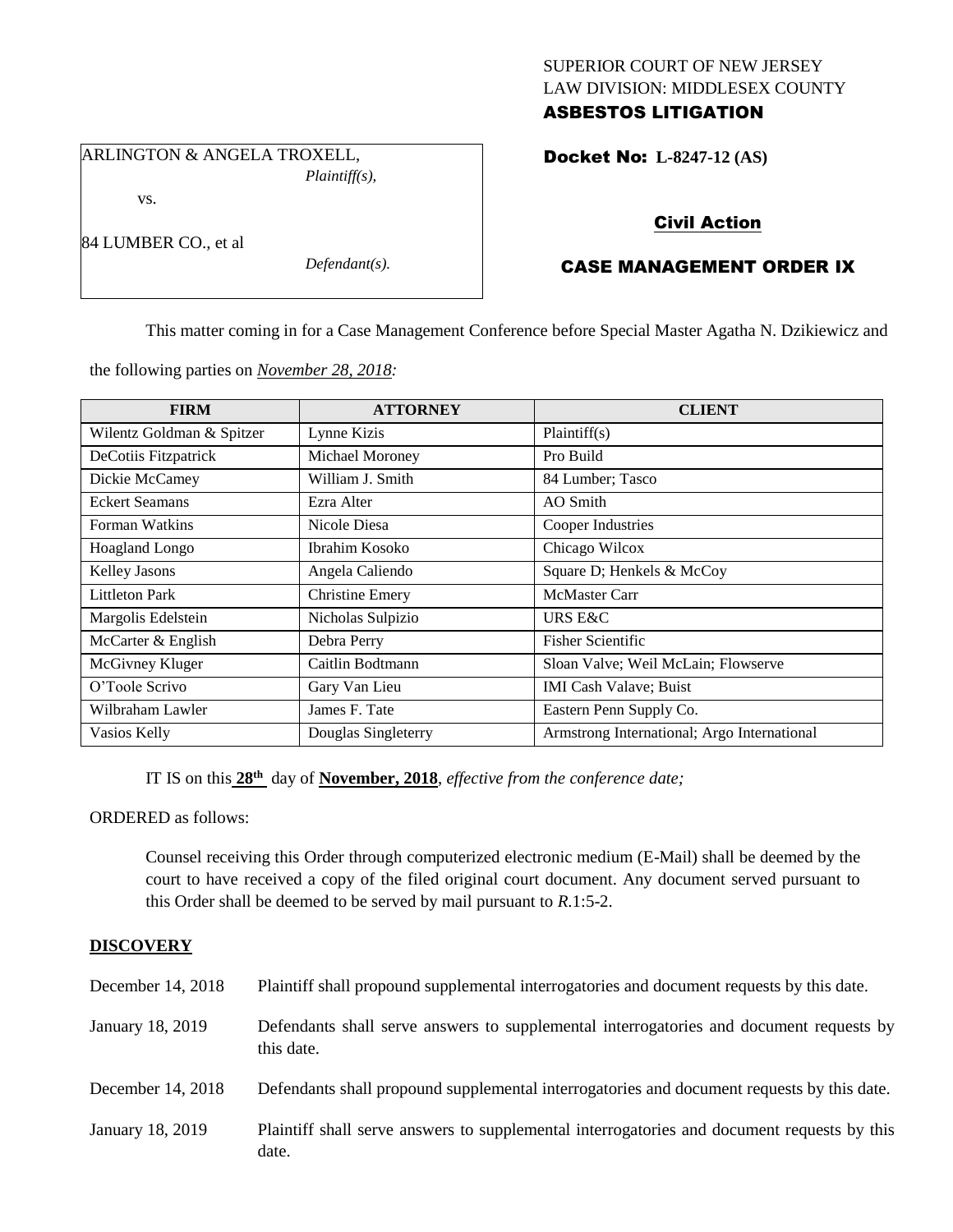- February 15, 2019 Fact discovery, including depositions, shall be completed by this date. Plaintiff's counsel shall contact the Special Master within one week of this deadline if all fact discovery is not completed.
- February 15, 2019 Depositions of corporate representatives shall be completed by this date.

### **EARLY SETTLEMENT**

December 21, 2018 Settlement demands shall be served on all counsel and the Special Master by this date.

#### **SUMMARY JUDGMENT MOTION PRACTICE**

- March 1, 2019 Plaintiff's counsel shall advise, in writing, of intent not to oppose motions by this date. March 15, 2019 Summary judgment motions shall be filed no later than this date.
- April 12, 2019 Last return date for summary judgment motions.

#### **MEDICAL DEFENSE**

February 28, 2019 Plaintiff shall serve a expert medical report by this date.

# **LIABILITY EXPERT REPORTS**

- February 28, 2019 Plaintiff shall identify its liability experts and serve liability expert reports or a certified expert statement by this date or waive any opportunity to rely on liability expert testimony.
- May 17, 2019 Defendants shall identify its liability experts and serve liability expert reports, if any, by this date or waive any opportunity to rely on liability expert testimony.

# **ECONOMIST EXPERT REPORTS**

- February 28, 2019 Plaintiff shall identify its expert economists and serve expert economist report(s), if any, by this date or waive any opportunity to rely on economic expert testimony.
- May 17, 2019 Defendants shall identify its expert economists and serve expert economist report(s), if any, by this date or waive any opportunity to rely on economic expert testimony.

# **EXPERT DEPOSITIONS**

June 7, 2019 Expert depositions shall be completed by this date. To the extent that plaintiff and defendant generic experts have been deposed before, the parties seeking that deposition in this case must file an application before the Special Master and demonstrate the necessity for that deposition. To the extent possible, documents requested in a deposition notice directed to an expert shall be produced three days in advance of the expert deposition. The expert shall not be required to produce documents that are readily accessible in the public domain.

#### **PRE-TRIAL AND TRIAL**

December 12, 2018 The settlement conference previously scheduled on this date is **cancelled**.

 $\_$  ,  $\_$  ,  $\_$  ,  $\_$  ,  $\_$  ,  $\_$  ,  $\_$  ,  $\_$  ,  $\_$  ,  $\_$  ,  $\_$  ,  $\_$  ,  $\_$  ,  $\_$  ,  $\_$  ,  $\_$  ,  $\_$  ,  $\_$  ,  $\_$  ,  $\_$  ,  $\_$  ,  $\_$  ,  $\_$  ,  $\_$  ,  $\_$  ,  $\_$  ,  $\_$  ,  $\_$  ,  $\_$  ,  $\_$  ,  $\_$  ,  $\_$  ,  $\_$  ,  $\_$  ,  $\_$  ,  $\_$  ,  $\_$  ,